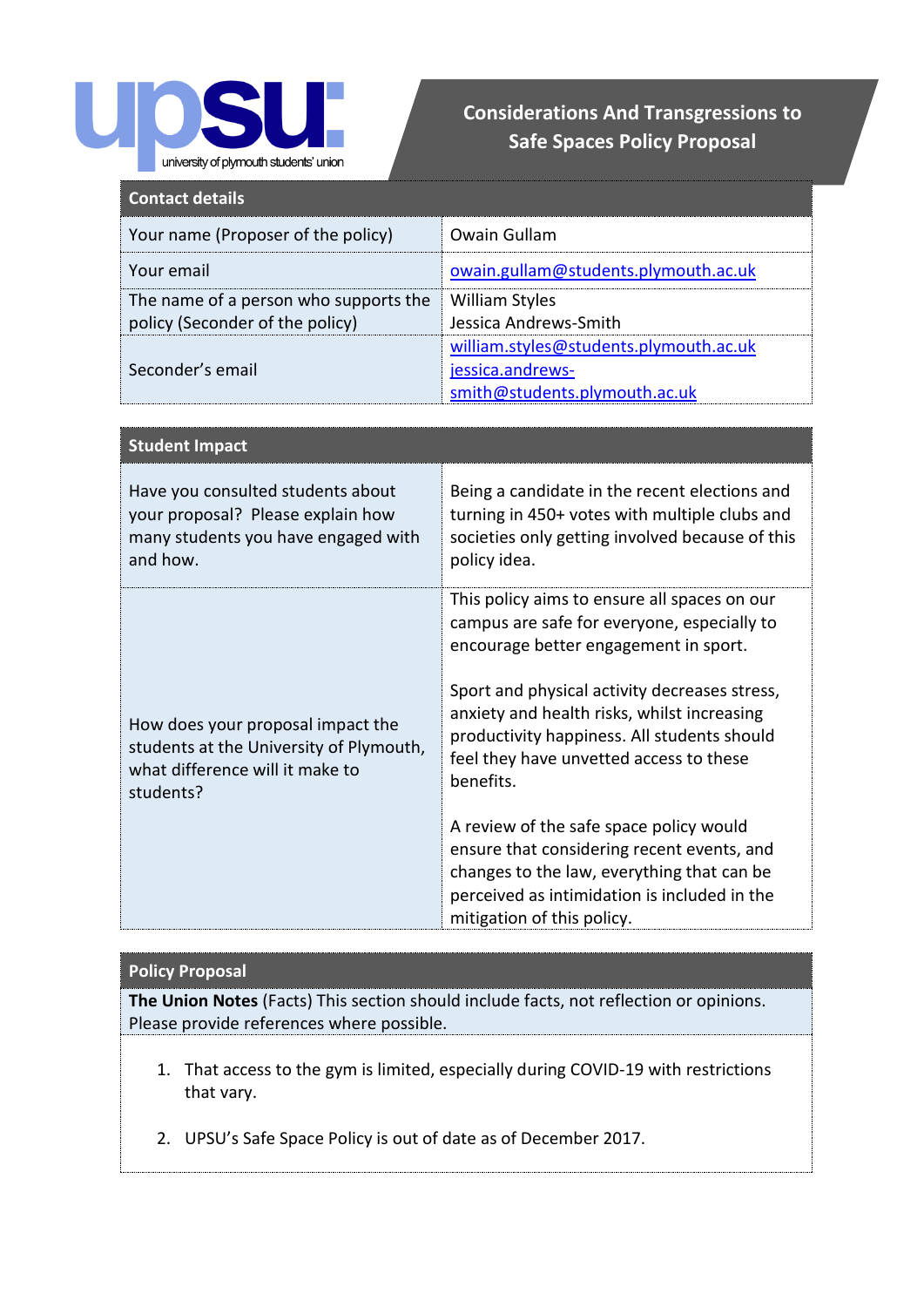3. UPSU's Safe Space Policy states "We recognise discrimination can occur wherever it is not consciously challenged".

**The Union Believes** (Opinions/Beliefs) This section requires reflection on the facts stated in 'The Union Notes'

- 1. That all places on campus should not just be safe but also feel safe.
- 2. That gyms and spaces for exercise can be an environment where inappropriate behaviours can manifest.
- 3. The gym can be an intimidating place for many individuals and demographics, for many complex reasons.
- 4. That everyone should have opportunity and encouragement to utilise our facilities.
- 5. That exercise is increasingly important to everyone's mental wellbeing and shouldn't be impinged by societal norms.
- 6. That no one group or demographic should be held responsible for the pressures that people feel when entering environments like the gym.
- 7. That gyms are opportunities for certain minorities (in that field) to feel/be more oppressed, making them potentially unsafe places.

**The Union Resolves** (Actions) Here you will describe the action you want to be taken, be specific.

- 1. To review the safe space policy to ensure that it is up to date and inclusive of all UPSU areas.
- 2. To ensure that the review is accessible to all members of UPSU and highlighted everywhere it is deemed necessary so that appropriate feedback from UC and students is gathered.
- 3. To ensure we as a union are continuously highlighting ways that unwanted/unacceptable behaviour can be reported, especially in places such as the gym.
- 4. To ensure action is taken when those reports are made, in every environment.
- 5. To advise the UPSU gym schedules new classes and specific hours marketed towards liberation groups, after running extensive trials and research between September 2021-June 2022.\*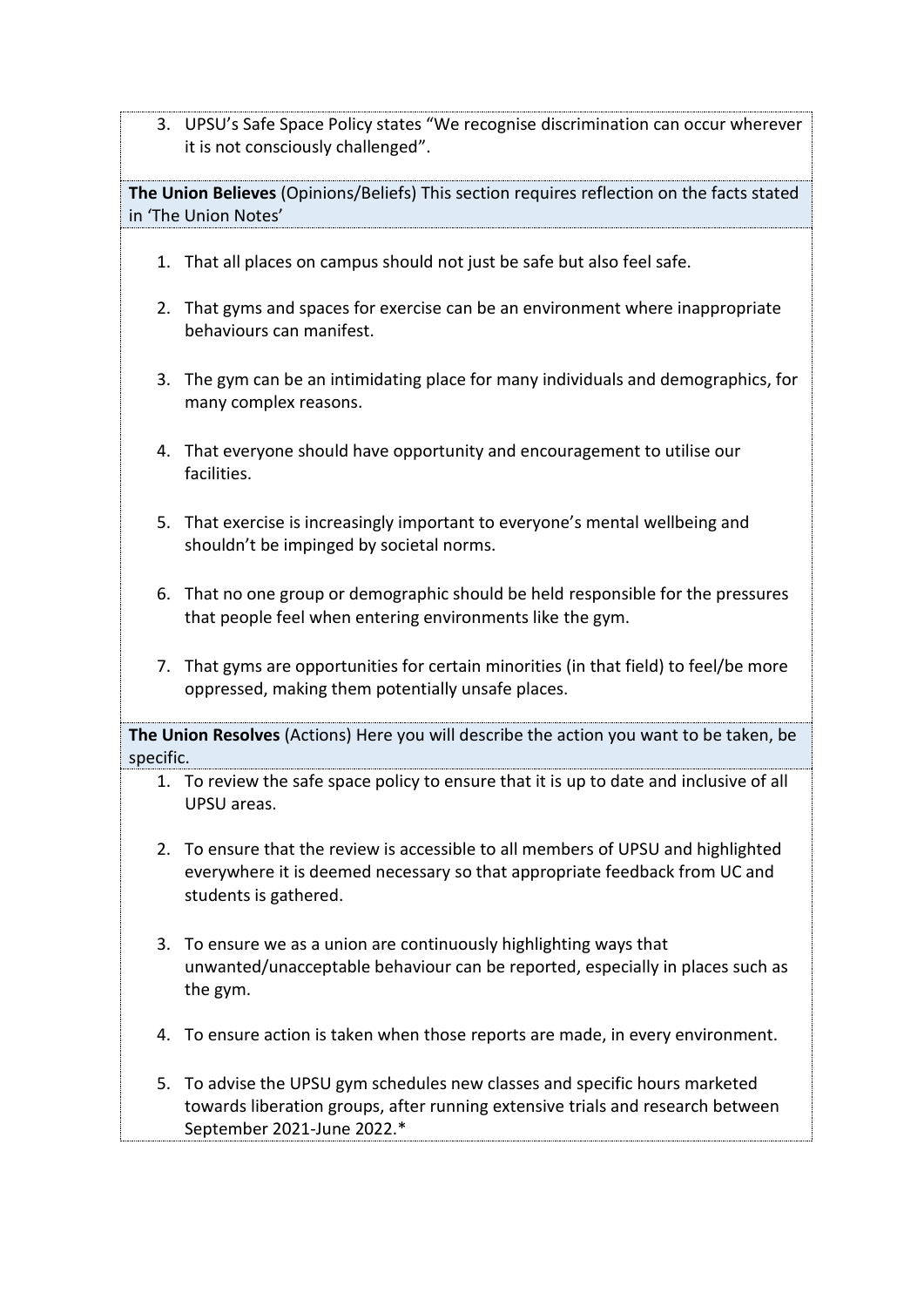**Appendices/supporting information** Please include any supporting information relevant to your motion, this could include; consideration of how you would achieve any points in 'The Union Resolves', links to news articles or online publications

**\*** Trials & research which will give ample opportunity for this policy to work and give times to find different ways of implementing potential solutions.

**<https://wonkhe.com/blogs/its-time-to-assure-students-about-safety-on-campus/>**

## **EXCERPT FROM MINUTES OF 20TH APRIL AND 5TH MAY 2021**

## Safe Spaces Policy Proposal – Appendix 2

Owain Gullam, Part-time Welfare Officer gave an overview of the proposal and explained that it had started off as a manifesto point whilst running in the recent elections as Sabbatical Officer. Many women involved in sports clubs wanted more dedicated women's time but upon further investigation there were wider issues of the UPSU Safe Space Policy being out of date and not easy to engage so this policy addresses that.

Verity Lemm, VP Activities noted that she had discussed this with Owain. The SU have previously tried to run various women only sessions in the gym through different campaigns and for a number of varying reasons they have not worked as intended. Verity explained that she supported the motion but it needed to be acknowledged that a one size fits all approach is not the answer.

Owain Gullam commented that the reason why the suggested trial period is so extensive is so that the right approach can be finessed and mistakes can be identified to allow for the right approach to be found.

Martin Nicholls, Part-time Mature Students Officer questioned if there was an evidence or instances in the SU gym where people have felt uncomfortable, as noted in Union Believes part 7 of the proposal.

Owain Gullam said that he did not have evidence and could not speak to how all people using the SU gym felt but that was one of the comments that came back from clubs when doing manifesto research and speaking on this issue. Owain added that as a student gym it may be different from other commercial gyms.

Libby, School of Biomedical Sciences Rep asked what ideas Owain had for safe spaces in gyms.

Owain Gullam responded that clubs use other spaces as well as the gym and there are opportunities for other groups and demographics to benefit from this policy also. Owain noted the need to learn from all these groups about how they operate and what can be implemented to support them.